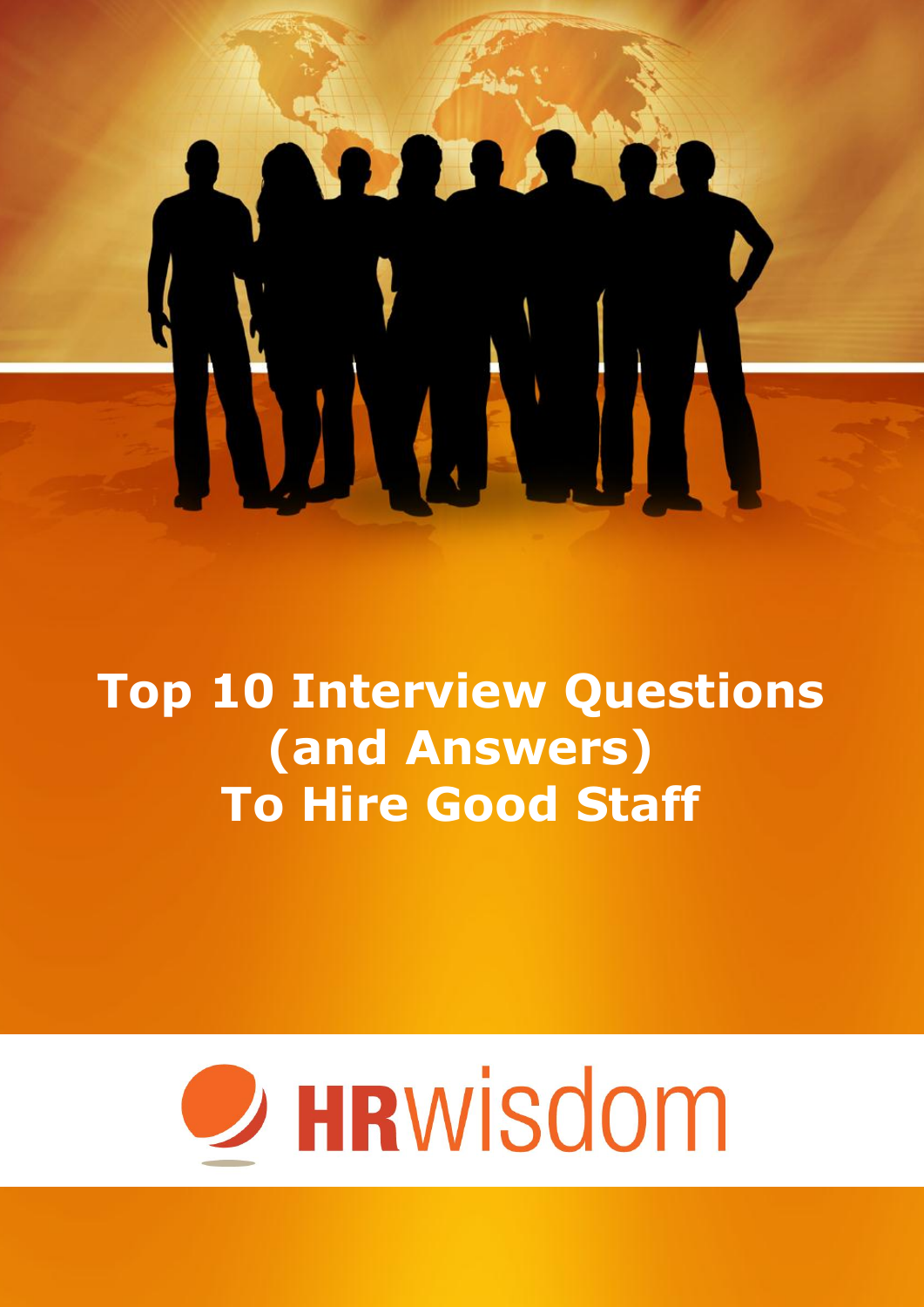# **Top 10 Interview Questions To Hire Good Staff**

HRwisdom recently asked one of its contributors, **Robert Watson**, what were his Top 10 Interview Questions to help him hire good staff or, more specifically, the right person for the right role?

In the following notes taken directly from our discussion, we will take a look at Robert's preferred interview questions for hiring good staff and some of his thinking behind the selection.

## **What is the thinking behind these questions?**

"Over the years, I must have seen thousand of recruitment questions that people have designed. But the overwhelming majority of those are very simple questions where the candidate can answer simply yes or no, and then of course we complain about younger candidates who can't string a sentence together.

Each of the questions that I've selected here require the candidate to actually put an answer together and, probably, a paragraph answer. They're not just simply one-sentence answers. You're trying to get some discussion going and when they start discussing these things, what you're looking for in all of these questions is what's underlying or what's the attitude that the person has.

The attitude is something that's internal to the candidate. So if they have the right attitude then you don't have to spend a lot of time training them to try and correct their attitude. So I guess it's fairly obvious to me and hopefully it's convincing to you that the sort of candidate that you really want in your business is someone who already brings with them the attitudes which match what you want out of your employees."



HRwisdom © Copyright (2012).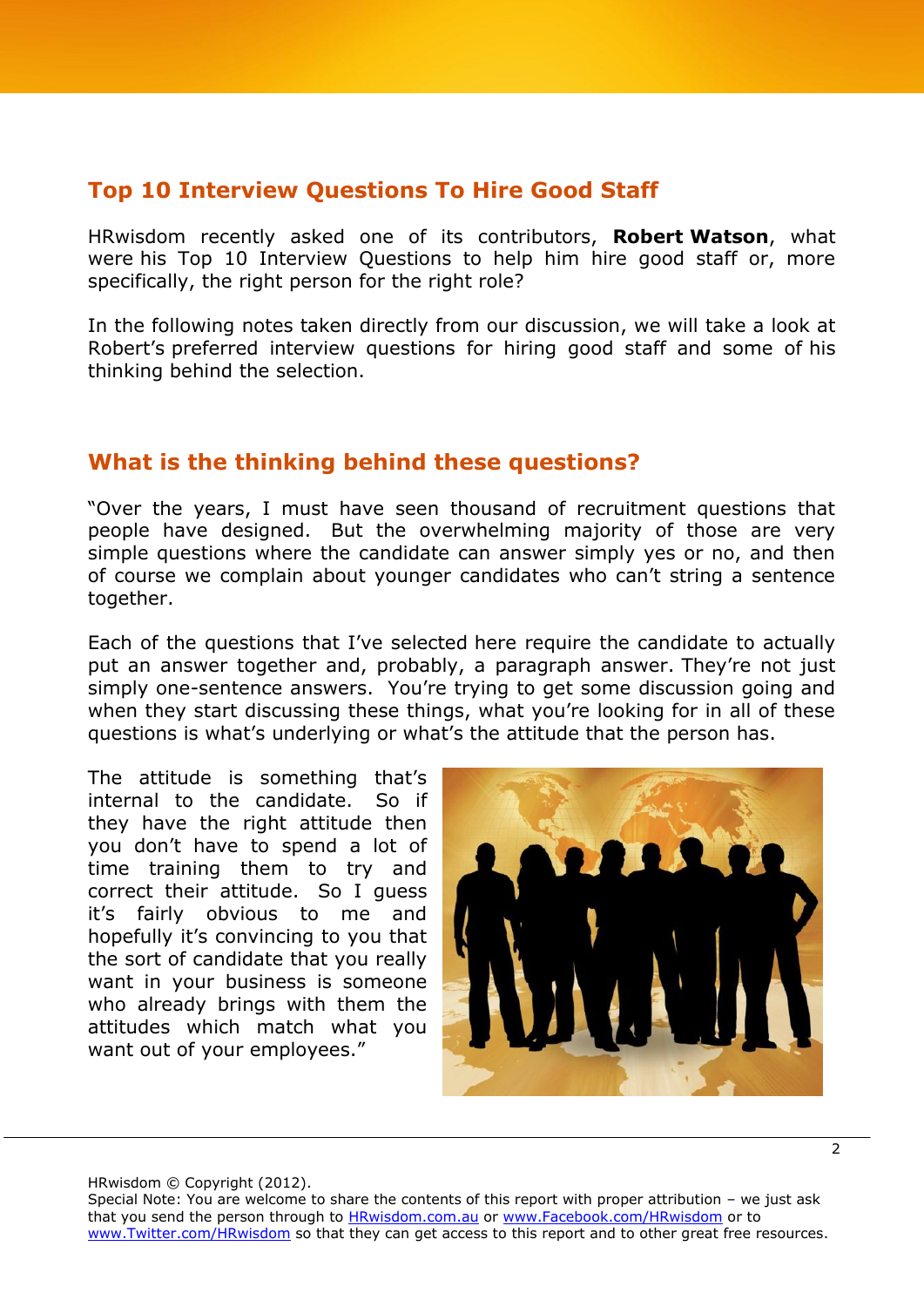### **How do these questions fit into the overall structure of the interview?**

"Most candidates coming along are going to be nervous so you need to start out with a question that is non-threatening and allows them to talk a little bit about them in their territory.

So a typical question like the "Tell us about the current job that you have and the products that you make, and the company", and just allow them to talk for two to three minutes.

The answers that they give may reveal some of their attitudes towards management or customers or suppliers. Those attitudes might be positive attitudes or they might be negative attitudes. But by and large that opening question is just designed to put them at ease.

Then you'll move in to the technical questions where you ask them about specific software of specific machinery or specific experience that they've had. You may have asked the sales person, for instance, to bring along examples of sales presentations they've done or graphs showing improved sales or something like that. So you spend as much time as you like on the technical side.

The top ten questions that I've put here are ones which reveal more about the underlying attitude that the person has in their behavior.

Pick out some of those that you think are particularly relevant to the role that you want this person to fulfill and add those into the interview.

You can design up your own questions if you like. If you do that, you will need to make sure that the answers that people give you are not yes and no answers. They will need to be answers where people speak for a while."

# **Robert's Top 10 Interview Questions**

- 1. Tell us about the previous job that you had, and how you fitted in with the business.
- 2. How did you know how well the business was going?
- 3. Describe a time when you worked on a team. What were some of the difficulties that this team had?

HRwisdom © Copyright (2012).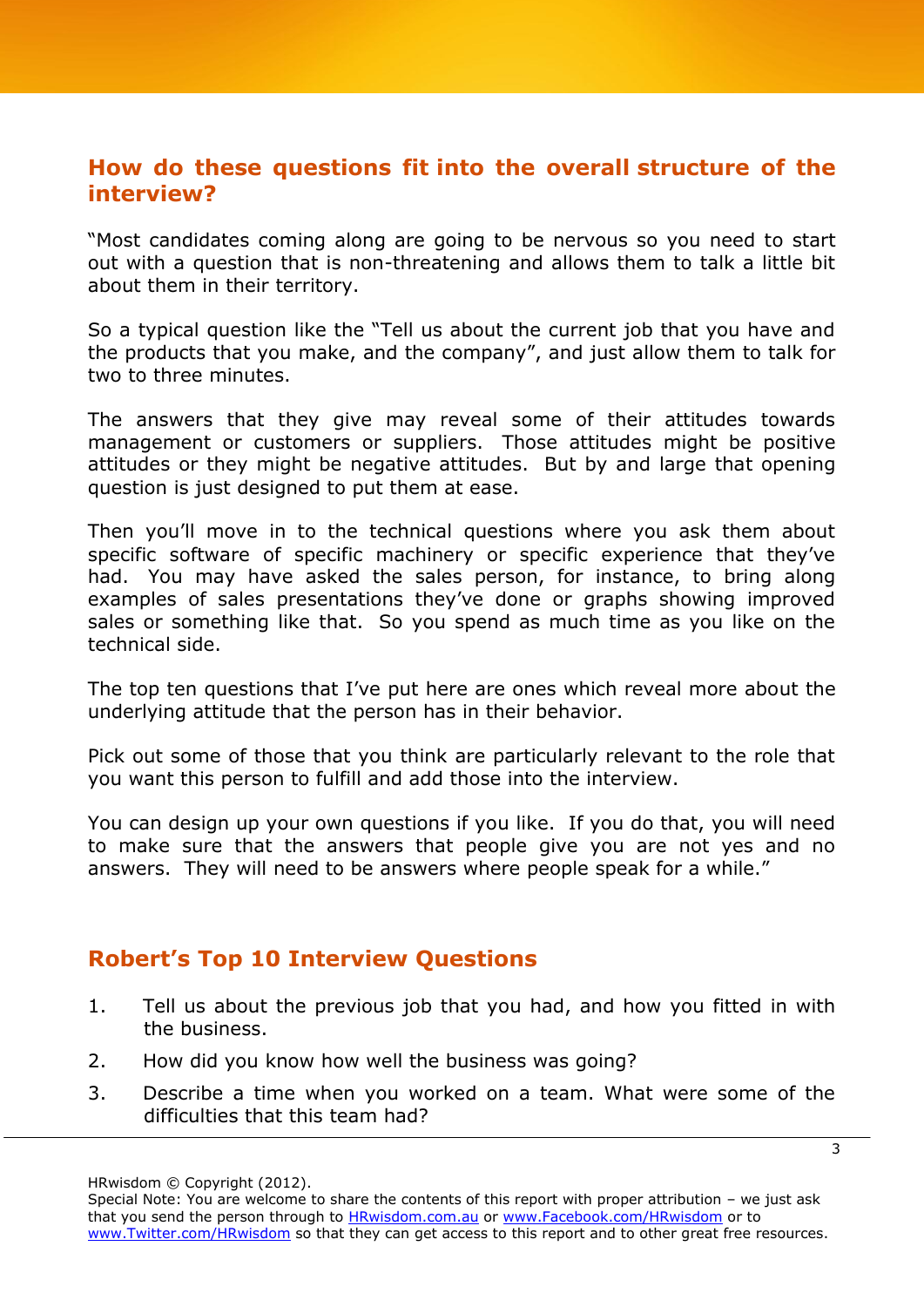- 4. We all make mistakes. Tell us about a time when you made a mistake what did you do about it and what did you learn from that?
- 5. Tell us about some training you've done recently.
- 6. Have you ever lost your job and, if so, what did you learn from that experience?
- 7. Tell us about a time you had to break a safety rule. What were the circumstances, and the consequences and what would you do differently next time?
- 8. Customers can be very demanding. Tell us about a time when you went the extra mile to satisfy a customer.
- 9. Tell us about a time when a customer's deadline couldn't be met. How did you break the news to the customer?
- 10. Why do you want to work in our business?

## **The Answers You Want To Hear**

#### **Q1. Tell us about the previous job that you had, and how you fitted in with the business.**

This question has two parts to it. The first part, which asks them about their previous job, is really designed just to relax the candidate it gets them talking about themselves and what they did so it's familiar territory and helps to settle their nerves. But it's really the second part which will help you to identify the candidates who have a little bit more edge to

them in terms of business acumen.

So, when you ask this question, I'm suggesting that you ask it just a full question, not in two parts and just listen to what they say. Some candidates will tell you about their current job and you'll hear in the answer that they give how they relate to the business as a whole and customers in particular.



If they have a sense of business, they will just sort of weave in to their answer how they connected in with the person up the line who was giving them information that they needed to use, how they may have interacted face to face with the customer, or over the telephone for instance or if they're a bit more remote and they're just filling an order, they might talk to you about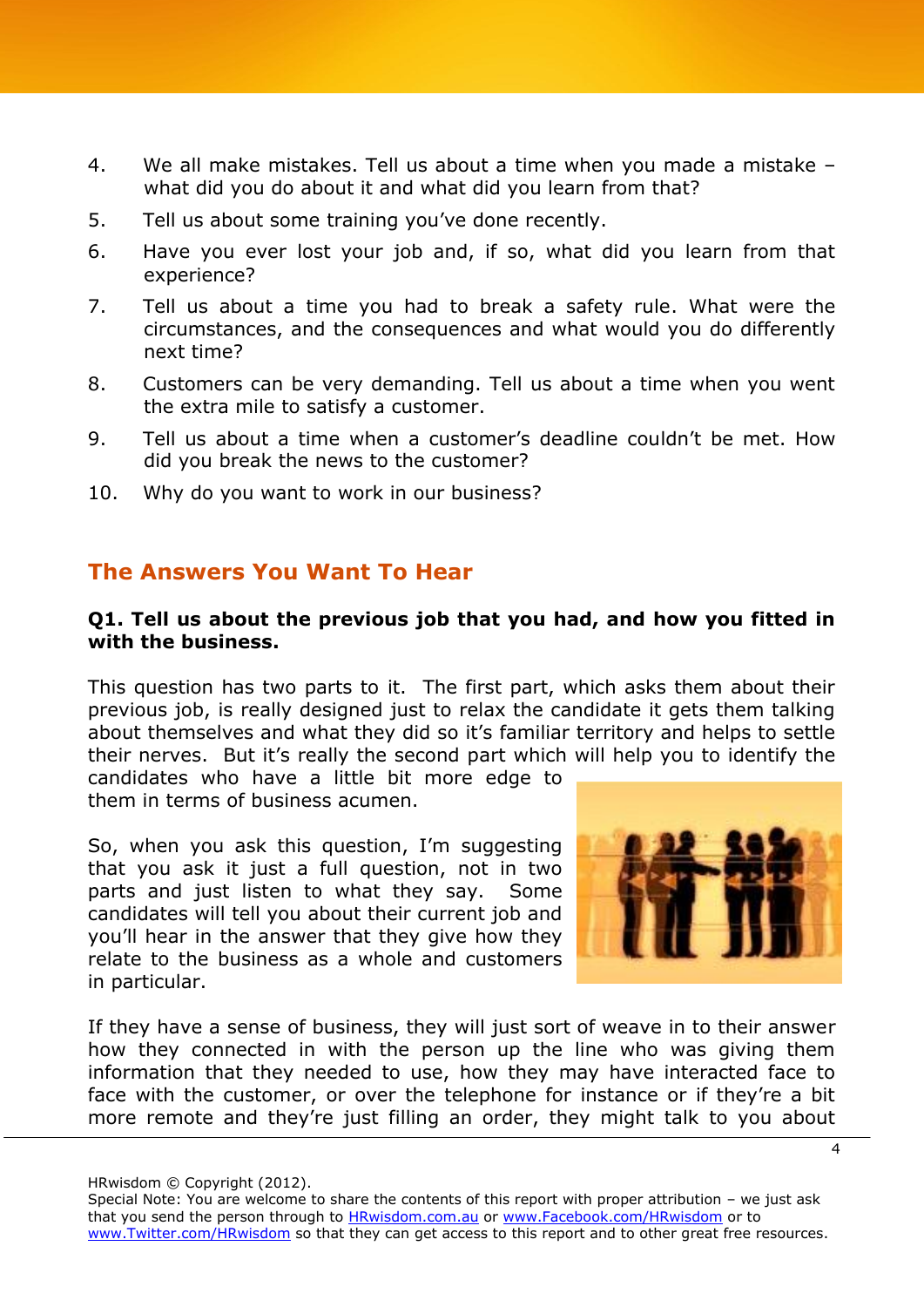products and how people might use those products in their daily lives and again, if they're in a production-type situation or supply-chain situation, they might also talk about the next person down the chain.

Candidates or employees who have that sense of who comes before me, where do I fit in the organisation and who's the next person along, they have a much better sense of business so an advantage to you is when you come along to announce major plans or cut backs because of difficult times or a new strategy or something like that, these types of people will fit in easily because they understand the connection between one part of the business and the other. And I don't mean that they have to give you university-type answers. I just

### Download your **employee retention toolkit** now.

### Click on: [Employee Retention Plan](http://hrwisdom.com.au/hr-templates/hrwisdom-employee-retention-kit/)

### Or, type the following into your web browser:

<http://hrwisdom.com.au/hr-templates/hrwisdom-employee-retention-kit/>

mean that they need to pepper their answer with things like customer in need of this or they needed this urgently or they need it tomorrow or there was a particular problem when they returned such and such to me. So keep your ears open for those sorts of things.

### **Q2. How did you know how well the business was going?**

For the average employee, they really don't know how the business is going and they really don't care. Most people are just focused on their job. They turn up everyday. They do what they have to do and they are eager to leave at the end of the day and they look forward to weekend and that's the average sort of employee out there. But it's in your interest to look out for candidates or try and put new employees on who have a little bit more a sense of how the business is going.

So, when you ask this question, I would reckon that half of the candidates will just shrug their shoulders and most of the rest of them will go "Once a year or every six months, the boss used to tell us how the business is going" something like that but there'll be a low number of candidates, probably one in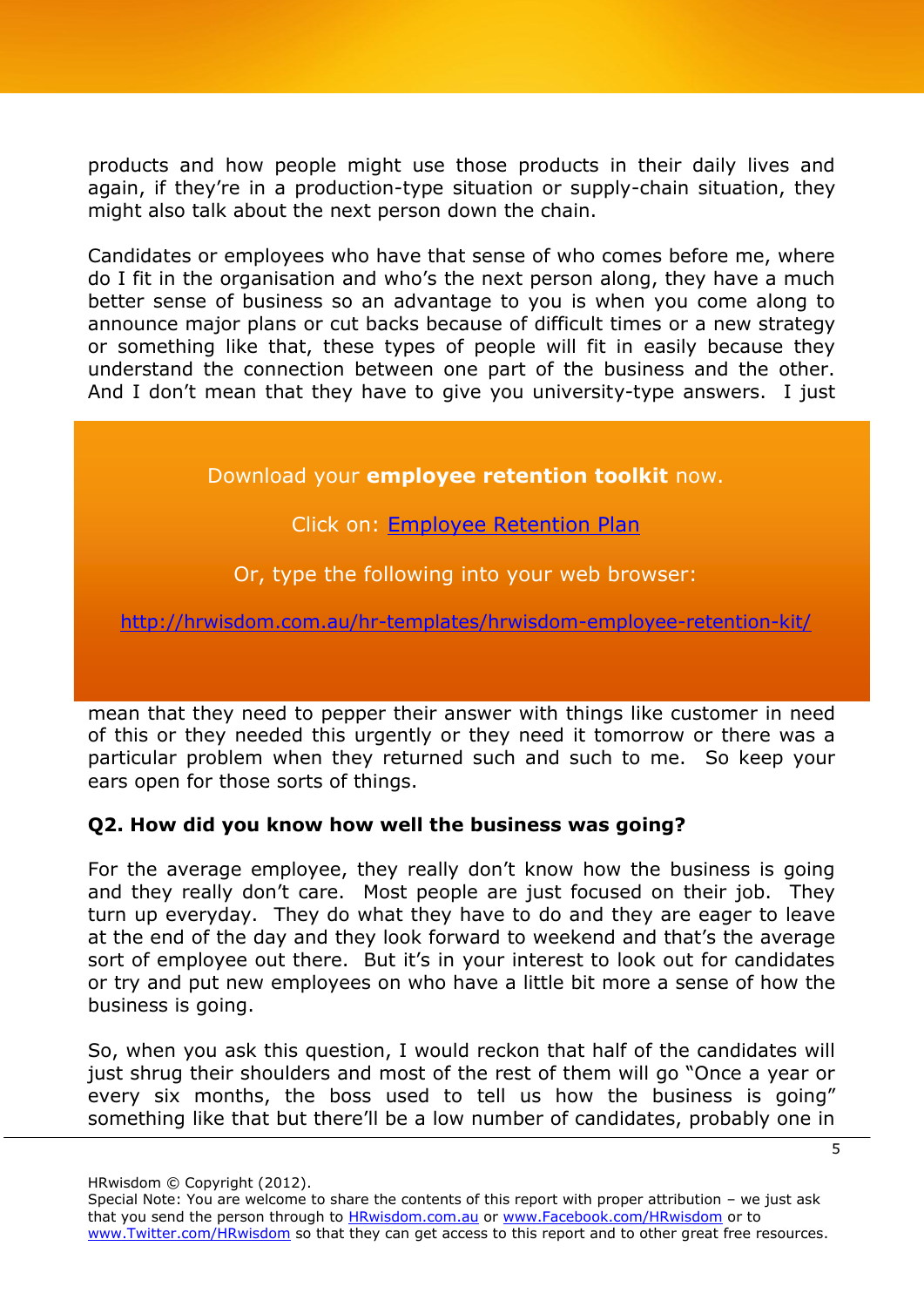twenty who will say things like "Well, I looked at how the price was going on the stock exchange" for instance, or "Every six months, the boss sits down with us and shows his graphs on how sales have been going and I notice that within the last quarter, the sales have been going down as has the general economy" and things like that. So you need to keep an ear open for those candidates who express some interest in how the business is going and how it might connect in with the community.

#### **Q3. Describe a time when you worked on a team. What were some of the difficulties that this team had?**

When asking someone to describe the time when they worked on a team, what you're trying to do is find out what their attitude was to the team and how they got on with other people. As you can imagine, most teams of people will

have mostly average people like a couple of really good people and perhaps a couple that aren't pulling their weight. So when you get them to talk about the time when they worked on a team, that's fine. But the difficulties that they had, you need to listen carefully to the answer to find out whether they are describing difficulties that the team had almost from an external perspective or whether they're describing difficulties that the candidate had with some other person on the team. So listen for things where they're blaming somebody else or pointing the finger or something like that.



So as an example, a good answer a candidate might give you might be "Well, we we're a mixed bunch of people. If one had their strengths and weaknesses, so and so always used to do the minutes so they didn't really contribute anything to the meeting but that was okay. Someone else had some good ideas and someone else always helped us to speed along our decision making process." So an answer like that helps you to understand that the person can identify the different roles and accept that different roles are important in a team.

A poor answer would be if the candidate says "Well we had this team and, you know, Joe is always sounding off and whinnying and moaning about the boss and that this wasn't right and that wasn't right and in the end, I just told him to shut up and sit down and get off the team." An answer like that, the candidate might genuinely give you an answer so that you will cheer them because they helped to get rid of an obnoxious member of the team. That

Special Note: You are welcome to share the contents of this report with proper attribution – we just ask that you send the person through to **HRwisdom.com.au or www.Facebook.com/HRwisdom** or to www.Twitter.com/HRwisdom so that they can get access to this report and to other great free resources.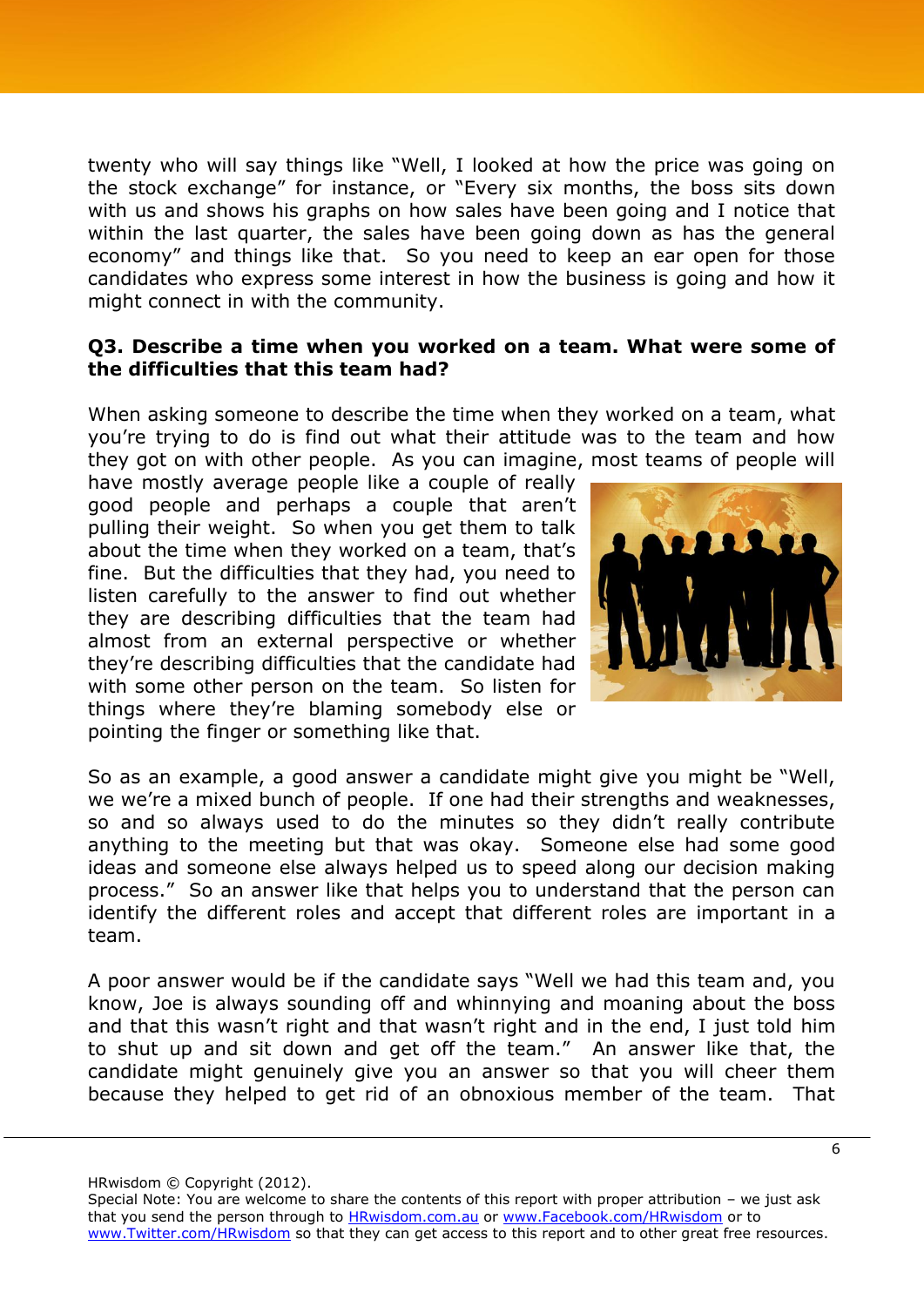might be fine. However, they're also giving away part of the game which is that they might not have a level of patience and tolerance.

At the end of the day, teams are made up of different people and they're not all going to be perfect. But everyone on the team does need to have an appreciation that everyone has strengths and weaknesses and hopefully everyone has strengths and weaknesses, not simply weaknesses.

#### **Q4. We all make mistakes. Tell us about a time when you made a mistake - what did you do about it and what did you learn from that?**

Asking people about mistakes they made is very good to tease out people who are resilient and interested in continually improving things. It's pretty true to say that everyone makes mistakes, but the person who makes mistakes and



covers it up or won't admit it or keeps making the same mistakes over and over really isn't the sort of person that you want in your business.

So in this one, we are asking them to tell us about a mistake that they made and, in particular, we want to find out how they recognize that they made a mistake and what they did to learn from that so that it wouldn't happen again. If they give you an example

from their home life, that's okay. A work example would be better. Sometimes I call this *future proofing* so the person that has the attitude that "it's okay if I stop that once, it's okay because I'm going to fool-proof the system so that it never happens again. Someone like that is the sort of person you want. I don't think you'll ever find a candidate who will say "Well, I never make mistakes," but it's possible they might claim that.

### **Q5. Tell us about some training you've done recently.**

When you ask the question about training, what you're trying to find out is the attitude that the person has towards training and improvement in general. I wouldn't expect that any candidate would ever say to you "We did some training and it was great to have a day away from the work place." However, some people might say that and if they do tell you that then you can easily see what their attitude is no matter how jovially they might present it.

But a really good answer that a candidate would give you would be '"Yes, we regularly undergo training. The equipment at the work place changed and so we were sent away for four hours of training and it's really good of the

HRwisdom © Copyright (2012).

Special Note: You are welcome to share the contents of this report with proper attribution – we just ask that you send the person through to **HRwisdom.com.au or www.Facebook.com/HRwisdom** or to www.Twitter.com/HRwisdom so that they can get access to this report and to other great free resources.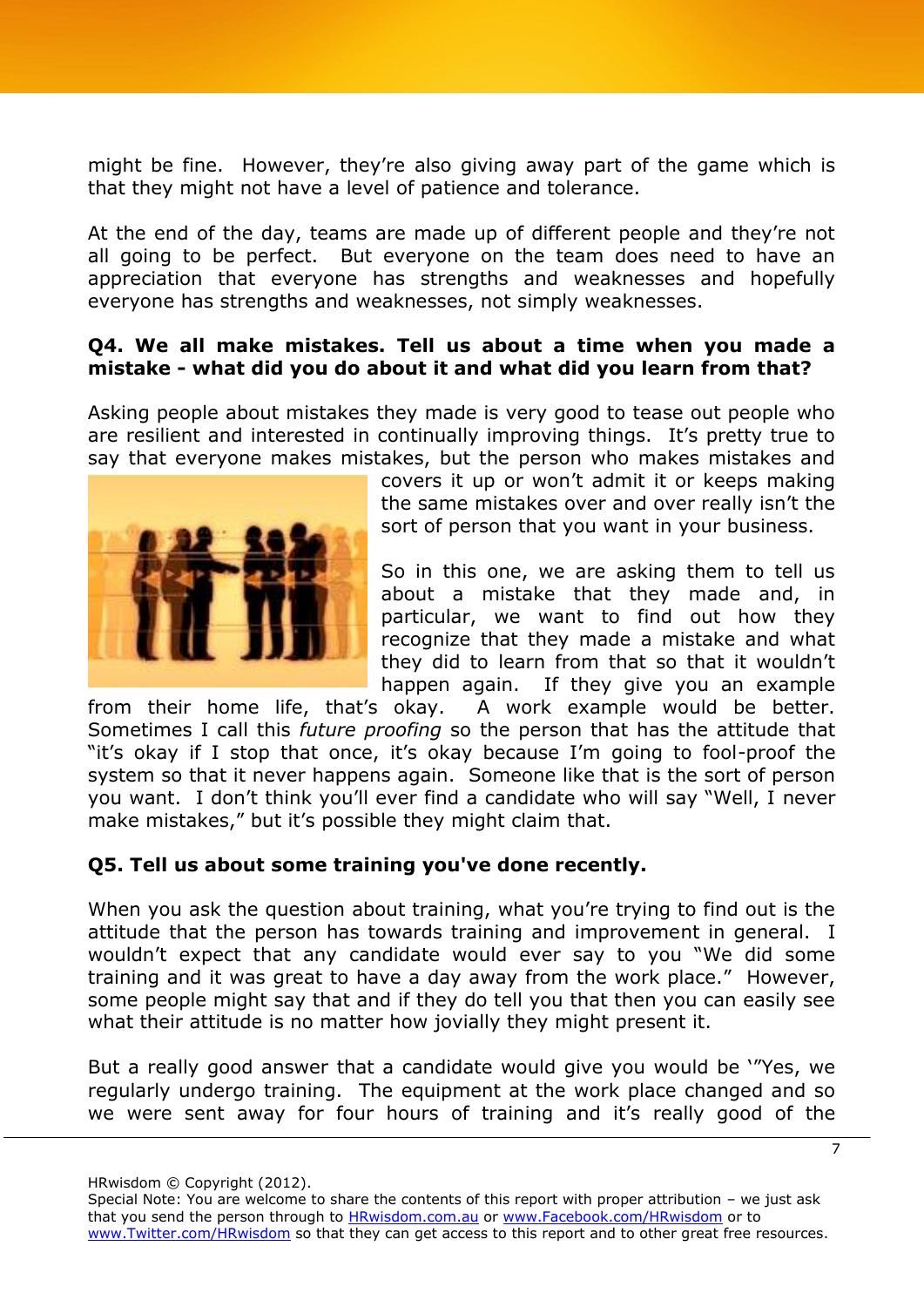company to make sure that we know exactly how to operate the equipment, the peak of its efficiency." Something like that so there's a connection between what the person learned in the business, some sort of a connection.

Then the question that has equal relevance to someone who might have been out of the work force for a period of time. Most of us might think that people out of the work force just sit around with him doing nothing or they might be applying for jobs and things like that. But it's always good to hear that someone has used their time gainfully even if it's not necessarily work related.

### Download your **employee retention toolkit** now.

### Click on: **Employee Retention Plan**

### Or, type the following into your web browser:

<http://hrwisdom.com.au/hr-templates/hrwisdom-employee-retention-kit/>

For instance, I do recall a candidate that I interviewed once who had been out of the work force for six months and he went along to do a homebrewing course. But the way that he went about that was he went around to two or three regional shows in his area where people had submitted homebrew samples and won prizes and he asked the winners how they have learned how to brew and so he gathered data and worked out the best equipment to get and the best course to do. You can imagine that when we employed that guy, he was just fully on about training. You know, 'Let's go out there. Let's learn something. Let's learn something new. Let's improve the process.' So with people like that, you don't have to force them to go along to training. They expect training to happen all of the time and for all of the right reasons.

### **Q6. Have you ever lost your job and, if so, what did you learn from that experience?**

When you ask people about how they lost their job, listen carefully for the answers. A simple answer of I was made redundant, perhaps with a shrug of the shoulders doesn't really tell you much about the person at all. But some people will say, "I was made redundant because they were competing products and we just couldn't cope as a business" or "We lost a few big orders"

HRwisdom © Copyright (2012).

8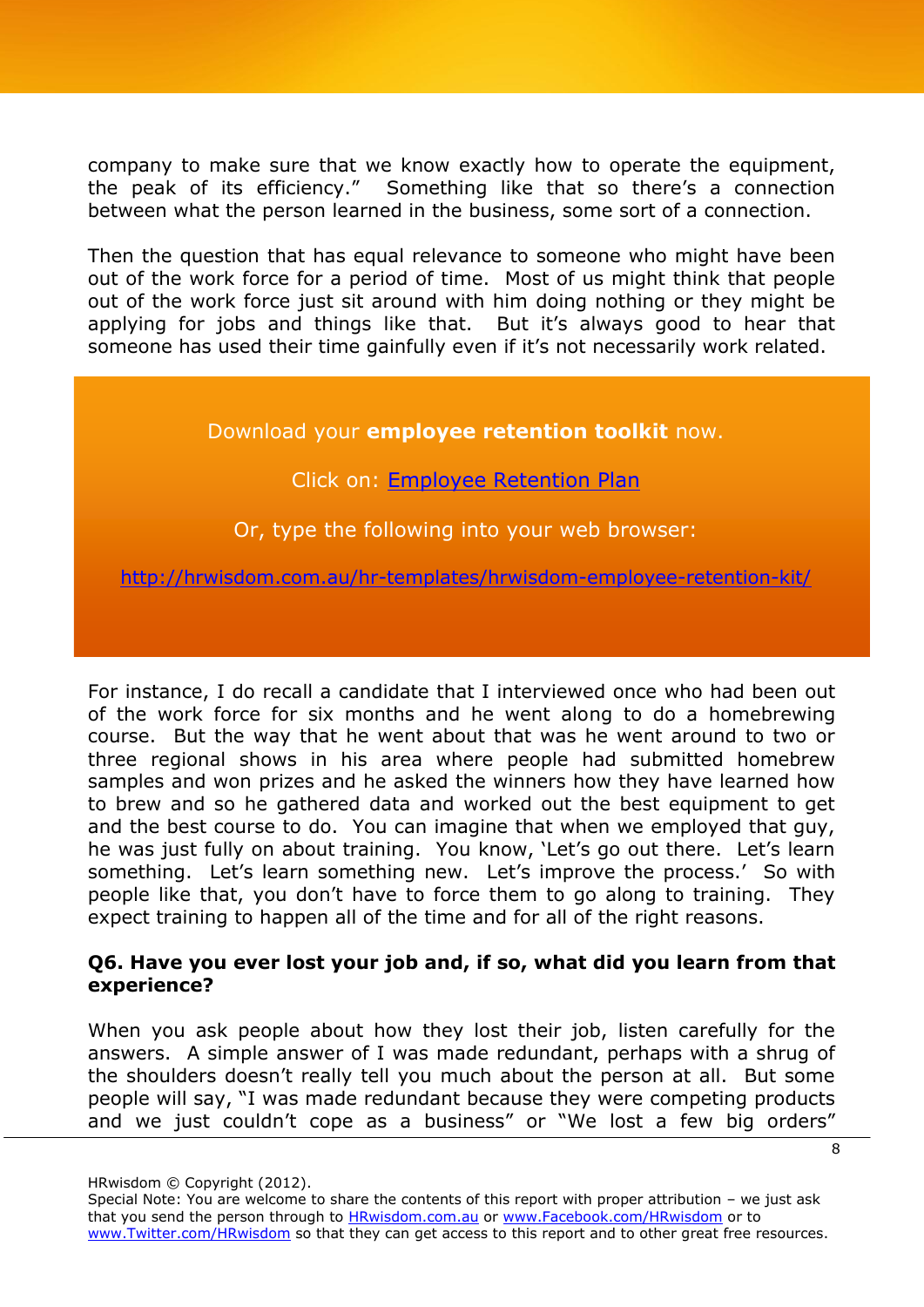something like that. At least that reveals to you that they understand the reasons behind their retrenchment and of course at the other end of the scale, you might have someone who is really bitter about the company sacking them and they will start to give their answer through gritted teeth.

Now, you need to be careful to other people who are holding a grudge for a long time. I'm not saying that that's necessarily bad. I mean people get affected by emotions and they can have a very big impact on their lives. However, the candidate who picks themselves up quickly and says, "Well I know what happened and why it happened and I'm getting on with my life." That's the sort of candidate that will make the better employee for you.

#### **Q7. Tell us about a time you had to break a safety rule. What were the circumstances and consequences and what would you do differently next time?**

On first reading, you might think that this question is designed to trap candidates but it isn't. You don't really need to write down answers that are incriminating or anything like that. What you're really trying to do is find out if they have a sense of what safety is all about and if they come in to a situation where a rule needs to have been broken, then what did they do about it? Did they go back to their safety committee or their supervisor and bring about changes in the way that the work was being done? That's what you're listening for. This is an internal attitude to safety and a bias towards trying to improve systems so that they're safe for other people.

### **Q8. Customers can be very demanding. Tell us about a time when you went the extra mile to satisfy a customer.**

People who are in customer service roles go home at the end of the day absolutely exhausted because they spent the whole day trying to be nice to people and it's a demanding job.

So when people give you an answer to this question about going the extra mile, some people will talk about it with a smile on their face about how they stamped the back of a child's hand or they offered a seat to an elderly customer or helped someone out with a large package to their car, something like that and they'll tell you automatically how they went the extra mile.

But a lot of people in customer service won't do that and they don't do that. So if you employ someone that can't give you some stories about how they went the extra mile, when you'll employ them, you'll going to have to send them along to courses about how to be pleasant to customers, how to be nice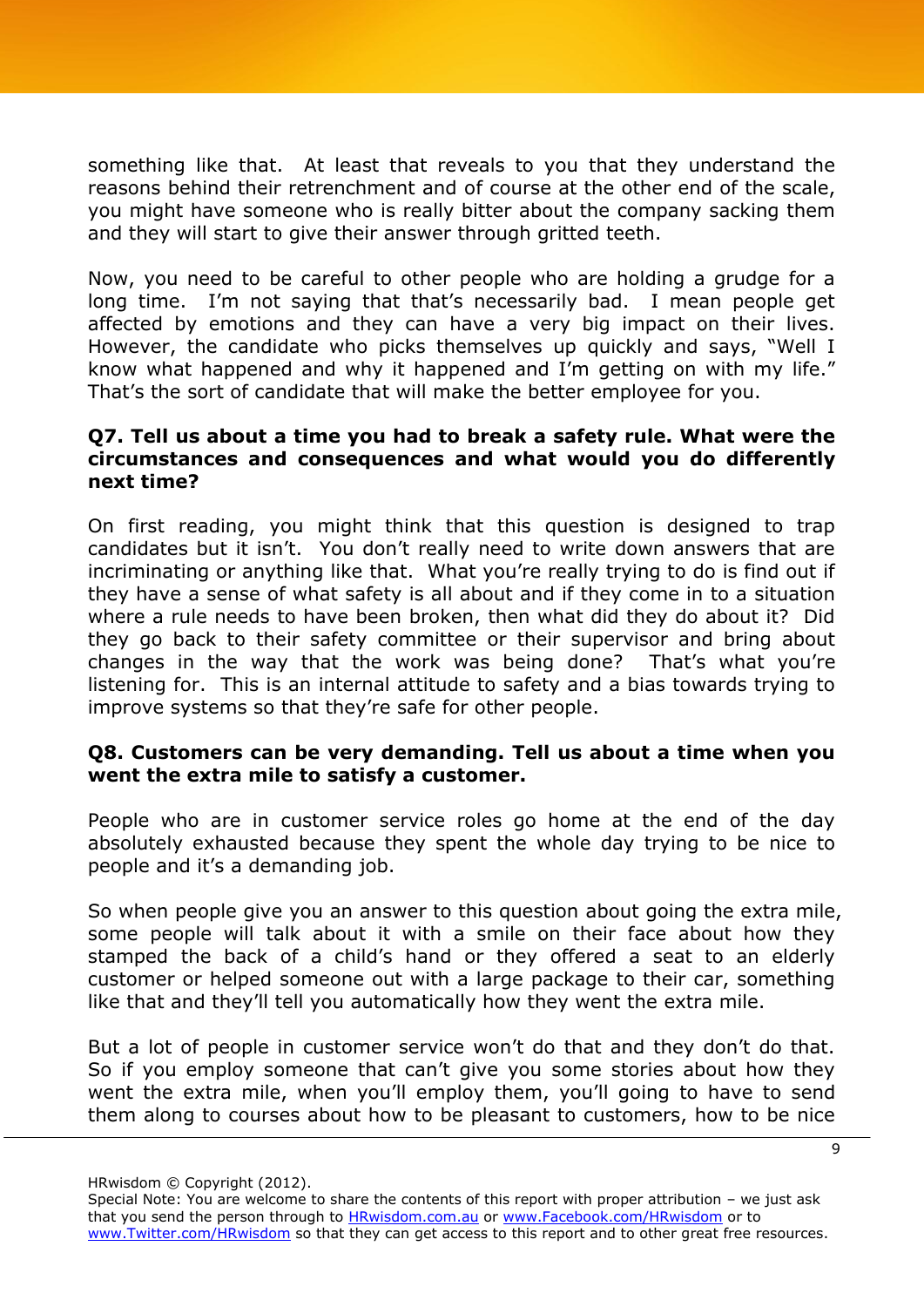on the telephone and things like that so they become an expense to your business.

So given a choice between two candidates, always go for the one who can tell you how they went the extra mile and they tell you that cheerfully and it's just naturally. It's something they do that it comes from the heart.

### **Q9. Tell us about a time when a customer's deadline couldn't be met. How did you break the news to the customer?**

Delivering bad news to a customer is a very difficult thing to do. So listen carefully to the applicant's answer to this question. It will give you insight into their attitude towards customers.

For instance, a good answer would be if they said that they had to deliver this bad news and they decided to drive out and tell the customer face to face. That's obviously a better way to deliver bad news than just send an email for instance. So listen behind the question to the attitude that the applicant has towards the customer and also, see if the were able to come up with some creative ways of delivering the bad news.

For instance, did they look for the previous ten orders and see that they've delivered nine orders ahead of schedule and this was the first one that was going to be behind schedule or something like that. If they've got some sense of being able to balance the bad news with some good news, something like that.

### **Q10. Why do you want to work in our Business?**

Why do you want to work in our business is a deceptively simple question, but the answers that candidates give you will tell you something about their attitude towards learning in particular. The better candidates are the ones who are curious about the world and try to dig out information and research things. So when you ask the question "Why do you want to work in our business?" most people will probably give you an answer which guesses what your products or perhaps they do know what your products are. But a better answer would be something where the candidate might reveal a bit about the history of your company or how many sites you've got around the country or where you're located or head office or something like that. It's only a little thing but my estimate is that about one in ten candidates will do that research and if they're already researching and finding out information about your company before they're employed with you, chances are that after you employ them, they will always be on the look out for information about how they fit in

Special Note: You are welcome to share the contents of this report with proper attribution – we just ask that you send the person through to **HRwisdom.com.au or www.Facebook.com/HRwisdom** or to www.Twitter.com/HRwisdom so that they can get access to this report and to other great free resources.